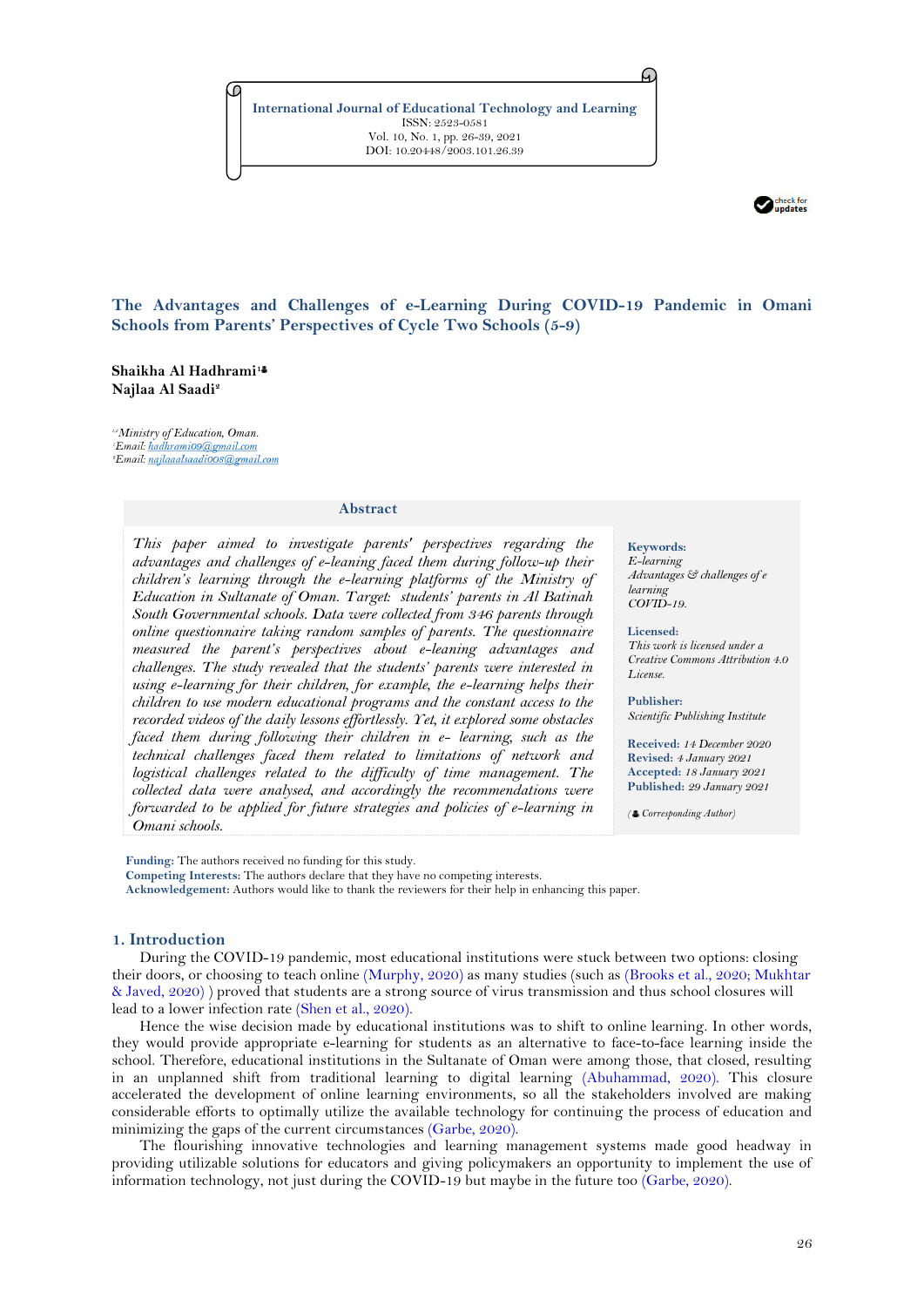# **2. Statement of the Problem**

With the increase in the use of online modalities during COVID-19, it is necessary to assess their effectiveness with regard to teaching and learning from the viewpoints of various stakeholders [\(Osman, 2020;](#page-12-6) [Schwartz et al., 2020\)](#page-12-7). As parents of stakeholders play an essential role in supporting the learning process of their children and helping them to develop positive attitudes towards e-learning, it is important to know their perceptions regarding the advantages and challenges of e-leaning they have faced while their children have been using the e-learning platforms of the Ministry of Education in Sultanate of Oman.

# **3. Significance of the Study**

This study provided an explicit analysis of parents' opinions of e-learning implemented by the Ministry of Education in Sultanate of Oman during schools' closure in order to inform policymakers and the designers of e-learning platform at the Ministry of Education about the advantages of e-learning as well as the challenges that parents faced during this period. Therefore, the parents' perspectives will yield useful data in identifying the trends in the development of introducing the school subjects and teaching programs on the learning platforms. This data will also inform policymakers of the needs of parents in supporting their children's' learning.

# **4. Aims of the Research.**

The objectives of this paper are:

1-To know the advantages of online learning from the perspectives of parents of students at Cycle Two basic schools (5-9).

2-To discover the challenges of online learning from the perspectives of parents of students at Cycle Two basic schools (5-9).

# **5. Questions of the Research**

1-What are the advantages of online learning from the' perspectives of parents of students at Cycle Two basic schools (5-9)?

2-What are the challenges of online learning from the perspectives of parents of students at Cycle Two basic schools  $(5-9)$ ?

3-Are there any statistically significant differences between the responses of the parents due to the qualifications and gender?

#### **6. Literature Review**

The closing of schools has a positive impact on mortality by reducing the incidence of a disease among the students and other school faculty [\(Anderson, Heesterbeek, Klinkenberg, & Hollingsworth, 2020;](#page-12-8) [Wenham,](#page-13-0)  [Smith, & Morgan, 2020\)](#page-13-0). However, it can also have a negative impact on e- learning if it is not well-prepared. Furthermore, the rapid worldwide shift to e-learning calls for examining parents' perceptions of the e-learning environment and the challenges it brings [\(Garbe, 2020;](#page-12-5) [Osman, 2020\)](#page-12-6). Parents are a stakeholders of their children's academic achievement and have demonstrated significant contributions to the success of their children in e-learning [\(Borup, West, Graham, & Davies, 2014;](#page-12-9) [Feng & Cavanaugh, 2011;](#page-12-10) [Lee & Figueroa,](#page-12-11)  [2012;](#page-12-11) [Makrooni, 2019;](#page-12-12) [Woofter, 2019\)](#page-13-1). Thus, they should be involved in the research into investigating the benefits and challenges of e-learning because this will enable the education decision-makers to create solutions to the challenges that prevent some parents from supporting their children in their attempt to attain a good education [\(Boca, Oggero, Profeta, & Rossi, 2020;](#page-12-13) [Farré & González, 2020;](#page-12-14) [Sevilla & Smith, 2020\)](#page-12-15).

Abuhammad categories the challenges faced by parents into four themes: personal barriers, technical, logistical, and financial challenges [\(Abuhammad, 2020\)](#page-12-4). Also, they can be attributed to the difference in educational levels of parents in terms of e-learning [\(Bol, 2020\)](#page-12-16). Consequently, parents faced several challenges while supporting their children in e-leaning; these challenges can hamper or completely prevent effective elearning [\(Farré & González, 2020\)](#page-12-14). For example, parents must take on new and unfamiliar roles and responsibilities as their children participate in e-learning while experiencing increasing instructional responsibility for their child's learning [\(Liu, 2011\)](#page-12-17). As a result, parents often struggle with understanding the role they should play in their children's online learning [\(Boulton, 2008\)](#page-12-18).

According to Selwyn and others, the feelings of parents towards e- learning are mixed: some parents feel more connected to their child's learning, while others see this as an additional burden [\(Selwyn, Banaji,](#page-12-19)  [Hadjithoma-Garstka, & Clark, 2011\)](#page-12-19). In the same manner, some studies prove that parents have an essential role to play during home schooling, such as supporting their children emotionally, sustaining their motivation to reach ambitious goals and helping them to follow the curriculum. Also, students display more positive attitudes and dispositions towards learning when they benefit from more parental emotional support, So, parents not only need good parenting skills, but they also need a good level of education [\(Farré & González,](#page-12-14)  [2020\)](#page-12-14) to satisfy their children's educational needs as effectively as possible.

Furthermore, Hohlfeld and others, highlighted some challenges that may impact parental involvement in e-learning, such as a lack of interest in using technology, a lack of internet access and low digital self-efficacy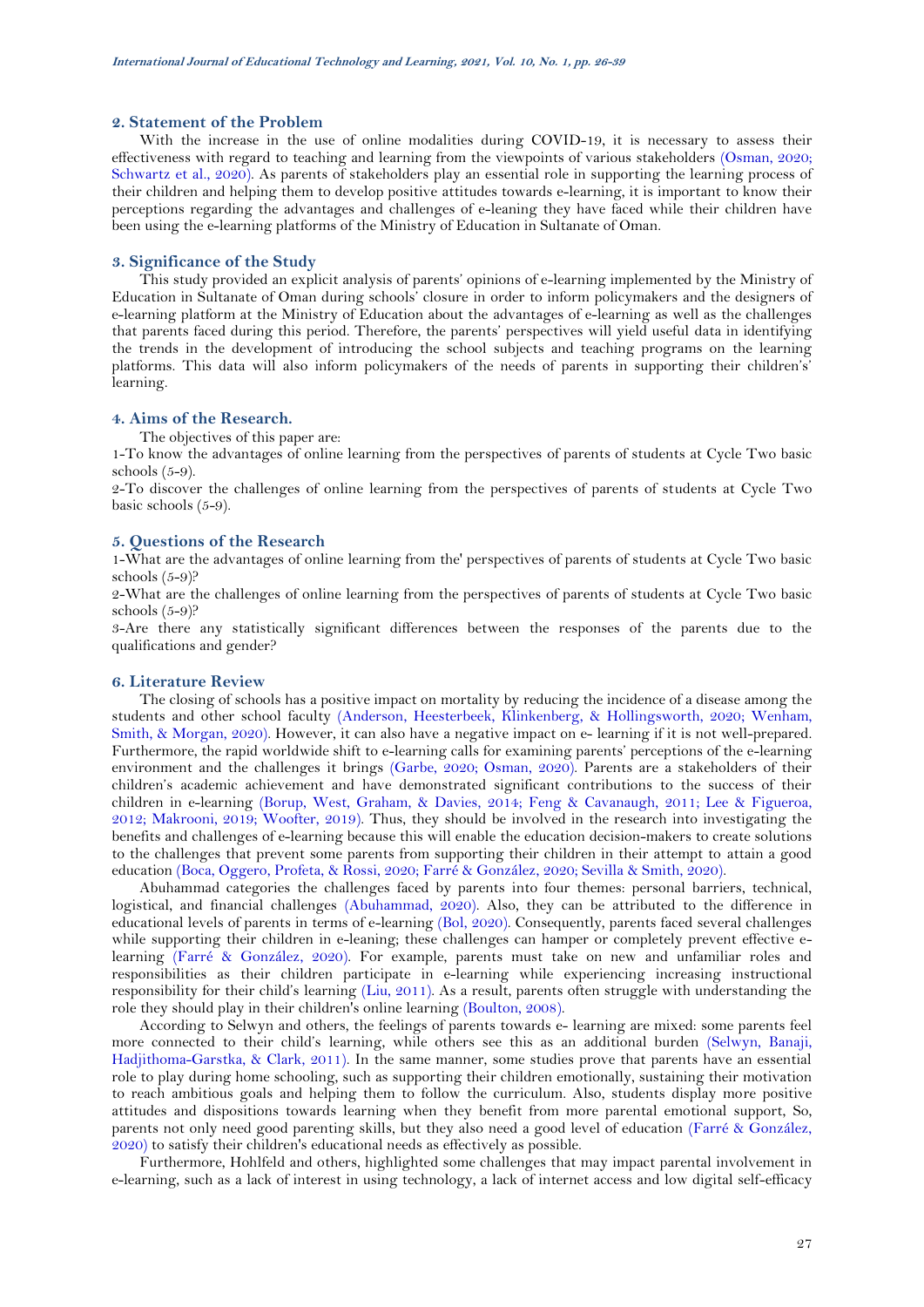[\(Beckman, Bennett, & Lockyer, 2019;](#page-12-20) [Povey et al., 2016;](#page-12-21) [Sevilla & Smith, 2020\)](#page-12-15). In addition, parents sometimes do not have enough guidance to acquire the digital skills required for using technology effectively. [\(Goodall, 2016\)](#page-12-22).

It is therefore crucial to motivate parents to play an active role in supporting their children's learning through giving them access to e- learning materials. In addition, helping lower income families to get devices and better broadband and providing them with guidance about e-learning platforms, are essential, rather than merely offering them access to the platform and materials.

### *6.1. Are the Educational Institutions in the Sultanate of Oman ready for E-learning?*

Omani educational institutions are interested in reviewing their educational policies to provide e-learning [\(Al Musawi, 2010\)](#page-12-23). Therefore, the Omani strategy 2040 aims at establishing quality education systems that guarantee high-quality education aligned with international standards and market demand [\(Osman, 2020\)](#page-12-6) (Slimi,2020)

Recently, most of the Omani educational institutions at all levels have adopted the concept of e-learning, in which the learning materials are presented to the students at a distance over different types of platforms [\(Osman, 2020\)](#page-12-6) According to the General Manager of Sales at Omantel, G Suite is the practical choice for teachers and students alike to perform their duties, share educational content and take exams. In addition, broadband coverage of 95% in the Sultanate is covered by educational technologies (Slimi,2020). Additionally, Omantel enables both students and staff to use online conferences via many apps, such as Zoom, GoToMeeting, Teams, WhatsApp, and other platforms [\(Telecom Review, 2020\)](#page-13-2). In fact, the G Suite for Education will be provided to more than 450,000 students across the Sultanate (Telecom Review, 2020).

#### *6.2. Hybrid Education in the Ministry of Education*

His Majesty the Sultan gave directives to make School Year 2020/2021 the year of hybrid learning, and the Ministry of Education has endeavoured to make learning safe and maintain its continuity during the COVID-19 pandemic, by working to create sustainable hybrid learning. This is in line with the priorities of vision Oman 2040 [\(Osman, 2020\)](#page-12-6).

Schools have been put in three categories, depending on the school density as follows: Low density schools that operate with not more than 16 students per class in a day at a rate of 3 hours per 'school day'; medium density schools that operate at a rate of 4 hours a day at half capacity (number of students) during the first week and the other half during the second week and high-density schools which operate at a rate of 5 hours a day at one-third capacity every week. Students must be put in three sets (to attend in three weeks), except 12th Class students, who will be put in two sets, with the first group attending in the first week and the second in the week that follows. The Ministry is concerned to conduct fair assessments, so students will only be tested on the information that they acquire in the classroom [\(Osman, 2020\)](#page-12-6).

# *6.3. Types of Hybrid Education Platforms in the Ministry of Education*

The Ministry provides students with several learning platforms which offer many interactive activities and visual presentations. The Ministry also provides a platform for an integrated e-library and another platform for class preparation, and it seeks, through telecoms in Oman, to strengthen the network in schools and provides the necessary support for insolvent families in cooperation with other government entities [\(Osman, 2020\)](#page-12-6). The following are examples of Omani educational platforms.

# *A. Microsoft Team*

This is a virtual platform developed by Google for schools that combines the possibility of making video and audio meetings with the ability to create different teams to share different types of files and joint work on their implementation, in addition to exchange experiences, ideas and various topics [\(Oman Educational Portal,](#page-12-24)  [2021\)](#page-12-24). Microsoft Team allows teachers to invite students for virtual classes, set their homework, and monitor students' progress easily, as well as provide them with immediate feedback. Also, various documents can be attached, and materials and files can also be saved for reference. their offers an academic calendar showing the timetable of lessons and exam dates. The platform works on smartphones, tablets, and personal computers [\(Oman Educational Portal, 2021\)](#page-12-24).

# *B. Mandhara*

Mandhara is an educational platform developed by the Ministry of Education, and its name was inspired by the Omani national identity. The platform is designed for grades (1-4) and is the portal through which the students attend classes, have activities, and take tests in virtual classrooms. It enables teachers and students to communicate, interact and chat. It helps teachers to follow up students' assignments and enter their grades, as well as attach documents and schedule the timetable of daily lessons [\(Oman Educational Portal, 2021\)](#page-12-24).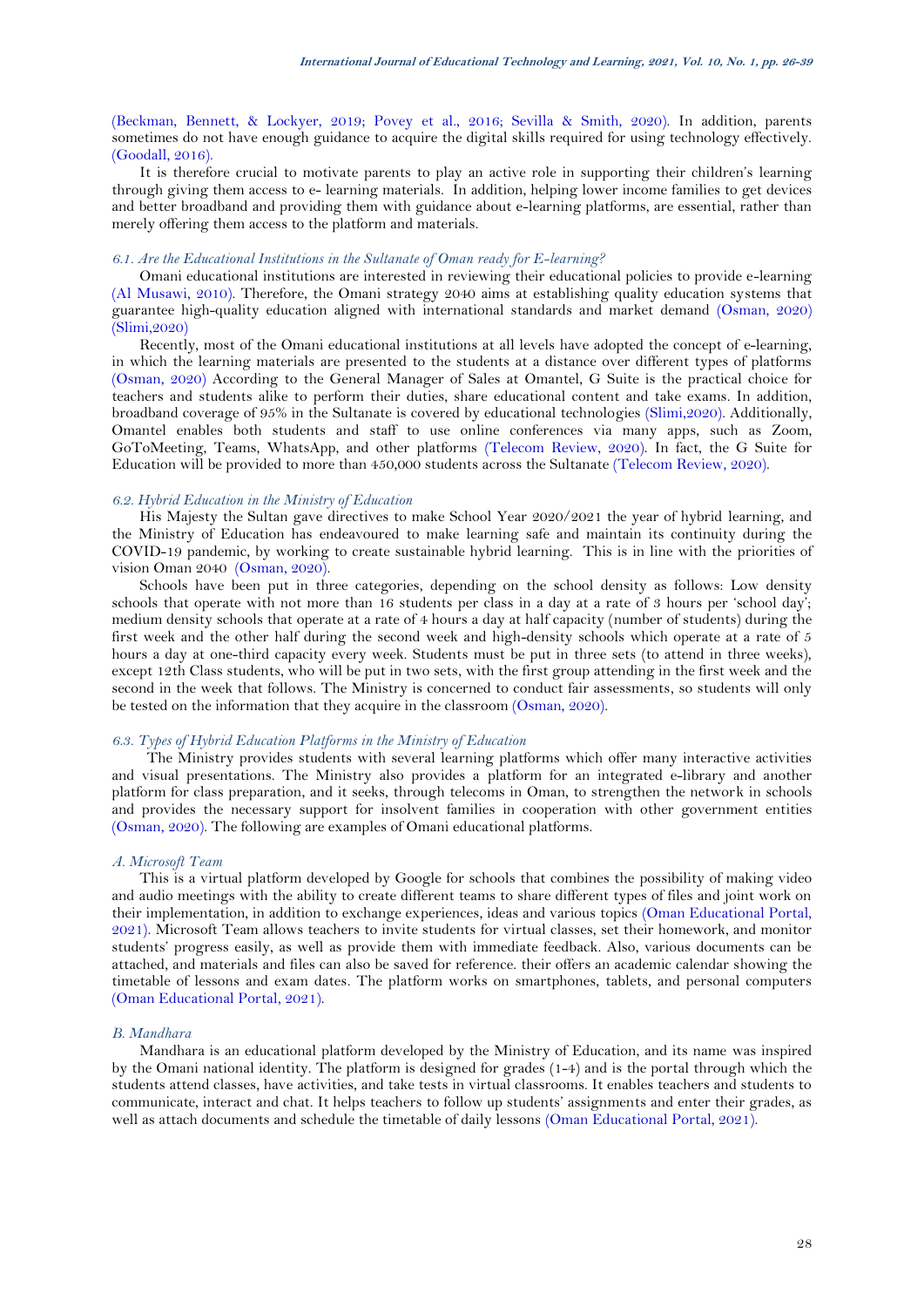### *C. Mawred*

Mawred is a new educational channel inaugurated by the Ministry of Education on YouTube with the contribution of private sector institutions to support the education process. It enriches the school curriculum by providing educational resources and materials, through video clips that include different knowledge, skills and experiences relating the school curriculum. It also aims to develop modern teaching methods by providing teachers with training programs in order to raise the level of school achievement. In addition, the channel publishes a wide range of educational lessons conducted by expert teachers from various governorates of the Sultanate [\(Oman Educational Portal,](#page-12-24) 2021).

# **7. Methodology**

*7.1. Variables*

The study included the following variables: First, the independent variable:

• E-learning.

Second, dependent variables:

Genders (male / female).

Parents' qualifications.

#### *7.2. Population and Sample*

**Population**: All the parents of students in grades (5-9) studying in Al Batinah South Governmental schools in Sultanate of Oman were included in this study. According to school's report from the Ministry of Education, the number of parents reached 3000.

**Sample:** The selection of the study sample for completing the questionnaire was dependent on the general population of students' parents in Al Batinah South Governmental schools. This sample was deemed to be a representative reflection of the wider parents' population [\(Punch, 2014\)](#page-12-25). Therefore, it consisted in its final form of 346 parents of both genders. The researchers relied on the simple random method in identifying the sample, to achieve equality of probabilities for each member of the original community.

#### *7.3. Instruments*

To test the questions of the study, an online questionnaire was designed as a method of data collection containing two parts: the first part was to obtain demographic data, while the second part had two sections, the first asking questions related to the parents ' view of the advantages of e-learning, while the second measured the challenges they faced with e-learning. The online questionnaire was designed using the 5-point scale of a Likert Scale (from 1=strongly disagree to  $5=$ strongly agree) as shown in [Table 1.](#page-3-0)

<span id="page-3-0"></span>

| values                                              | $50 - 4.20$    | $4.19 - 3.40$ | 3.39-2.60 | 2.59-1.80 | 1.79-1.00                  |  |  |  |  |
|-----------------------------------------------------|----------------|---------------|-----------|-----------|----------------------------|--|--|--|--|
| weight                                              |                |               |           |           |                            |  |  |  |  |
| Opinion                                             | Strongly Agree | Agree         | Undecided | Disagree  | <b>Absolutely Disagree</b> |  |  |  |  |
| <b>Source:</b> Joshi, Kale, Chandel, and Pal (2015) |                |               |           |           |                            |  |  |  |  |

**Table-1.** The values of items weight according to the five-point Likert scale.

*7.4. Access and Acceptance*

At the beginning of this study, ethical approval was obtained from the technical office responsible for giving permission for researchers in the Ministry of Education (approval no. 2820294835). Then, a survey was developed, reviewed by experts and scholars, and piloted prior to implementation with a sample of the target audience. The survey measured the advantages and challenges of e-learning during the COVID-19 pandemic in Omani schools from the perspectives of parents in Cycle two Schools (5-9).

The survey was conducted in the academic year 2020/20201 and was available for one week on the internet. This led to 176 surveys being completed. The data were collected from the Google drive and analysed statistically using the statistical analysis program (SPSS).

# *7.5. Reliability and Validity*

According to [Punch \(2014\)](#page-12-25) an instrument is valid if it can measure what it was prepared for. Therefore, several steps were taken to assess the validity of the online questionnaire content; for instance, research papers dealing with the problem were reviewed. Then, the collected data from the pilot study were analysed using Cronbach's Alpha to examine the reliability of the questionnaire [\(Punch, 2014\)](#page-12-25) this being one of the most widely used measures of reliability in social and organizational sciences. The value of reliability was high for both benefits and challenges namely 0.905 and 0.813 respectively, indicating a high level of stability and reliability in field application [\(Onwuegbuzie, Leech, & Collins, 2012\)](#page-12-27).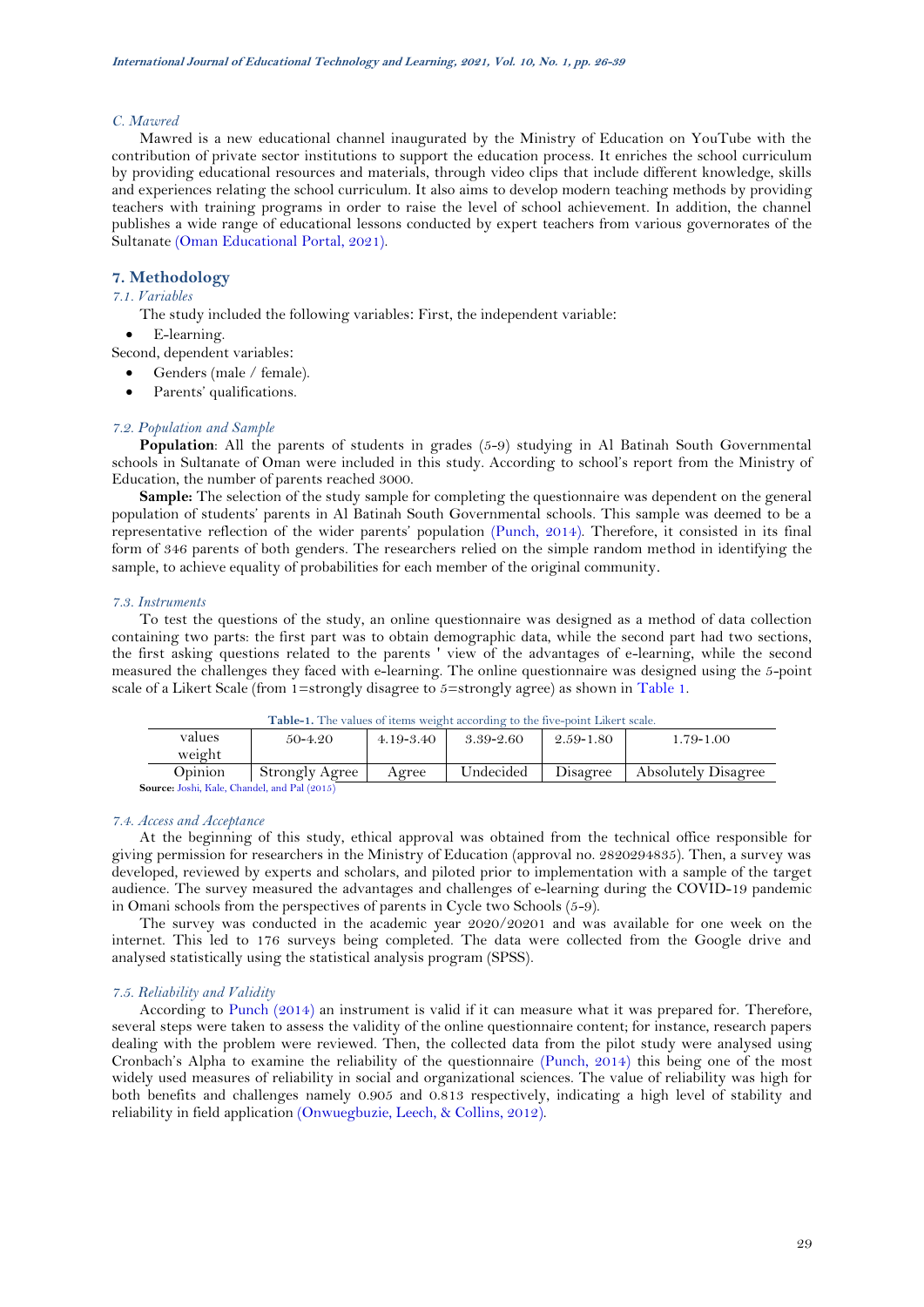# **8. Findings**

# *8.1. The Advantages of e-Learning in Omani Schools:*

Regarding to the first question ("What are the advantages of online learning from the perspectives of parents of students at Cycle Two basic schools (5-9)?)" a descriptive statistic was applied, and the items were ranked according to their means as shown in [Table 2.](#page-5-0) 

# Std. Deviation Mean



<span id="page-4-0"></span>As shown in [Figure 1,](#page-4-0) the general responses reached (3.1), which indicated a medium level and with a standard deviation equal to (1.1), this showed a high degree of consistency in the responses of the study sample. The data also showed that the range for responses was from 3.8 to 2.73, so the average range between agree and neutral and standard deviation ranged between (0.90) and (1.14) which revealed a high degree of consistency in the responses of the study sample.

In addition, as shown in [Figure 2](#page-4-1) that item "E-learning helped my child to use modern educational programs" took the first place with an average of (3.8), meaning a high average and with a standard deviation of (0.9). As shown in [Figure 2](#page-4-1) 64.74% of participants agreed that e-learning helped their children to use modern educational programs. Also, the item "e- learning enabled my child to access the recorded videos of the daily lessons effortlessly" came in the second place with a high mean of (3.5) and a standard deviation (1.08), which illustrated a high degree of consistency in the responses of the study sample in this item.



**Figure-2.** Parents' perspectives on whether e-learning helped their children to use modern educational programs.

<span id="page-4-1"></span>Conversely, it was found from [Figure 3](#page-5-1) that the item "e- learning improved my child's academic motivation" scored lowest, with a medium mean of about (2.7); also, as shown in in [Figure 3](#page-5-1) around 40% of participants disagreed and 20% of them were undecided about that.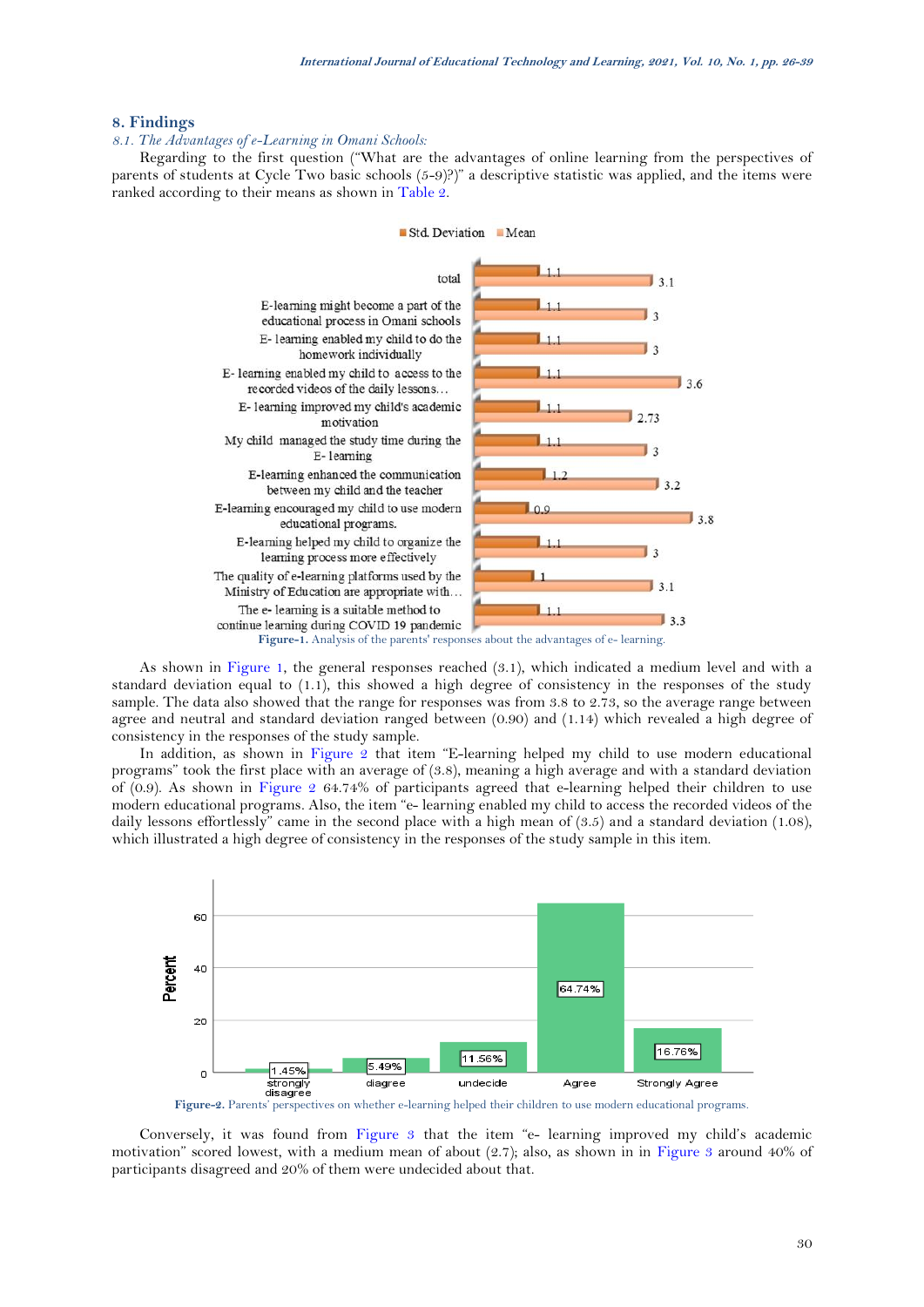

**Figure-3.** Parents' perspectives about whether e- learning improved their child academic motivation.

<span id="page-5-1"></span>The findings revealed that overall, the parents' response was positive therefore, this generally showed that e- learning during the COVID-19 had a positive effect from the perspectives of these parents of students. On the other hand, as shown in [Figure 4,](#page-5-2) there was some hesitation from the participants about whether e learning might become a part of the educational process in the Sultanate of Oman in the future.



**Figure-4.** Parents' perspectives about the future of e-learning in the Sultanate of Oman.

# <span id="page-5-2"></span>*8.2. The Challenges of e-Learning in Omani Schools*

<span id="page-5-0"></span>Regarding the second question that investigated the challenges faced by parents while supporting their children, a descriptive statistic also was applied, and the challenges were ranked according to their means, [Table 2](#page-5-0) shows the mean score of participants' responses.

| Level of challenges |     | Mean | <b>Std. Deviation</b> | order |  |  |  |  |  |
|---------------------|-----|------|-----------------------|-------|--|--|--|--|--|
| Personal            | 346 | 3.5  | 1.08                  |       |  |  |  |  |  |
| Technical           | 346 | 4.1  | 0.95                  |       |  |  |  |  |  |
| Financial           | 346 |      | 1.0                   |       |  |  |  |  |  |
| Logistical          | 346 | 3.43 | 1.0                   |       |  |  |  |  |  |
| total               | 346 | 3.73 |                       |       |  |  |  |  |  |

**Table-2.** Analysis of parents' perspectives about the challenges of e-learning.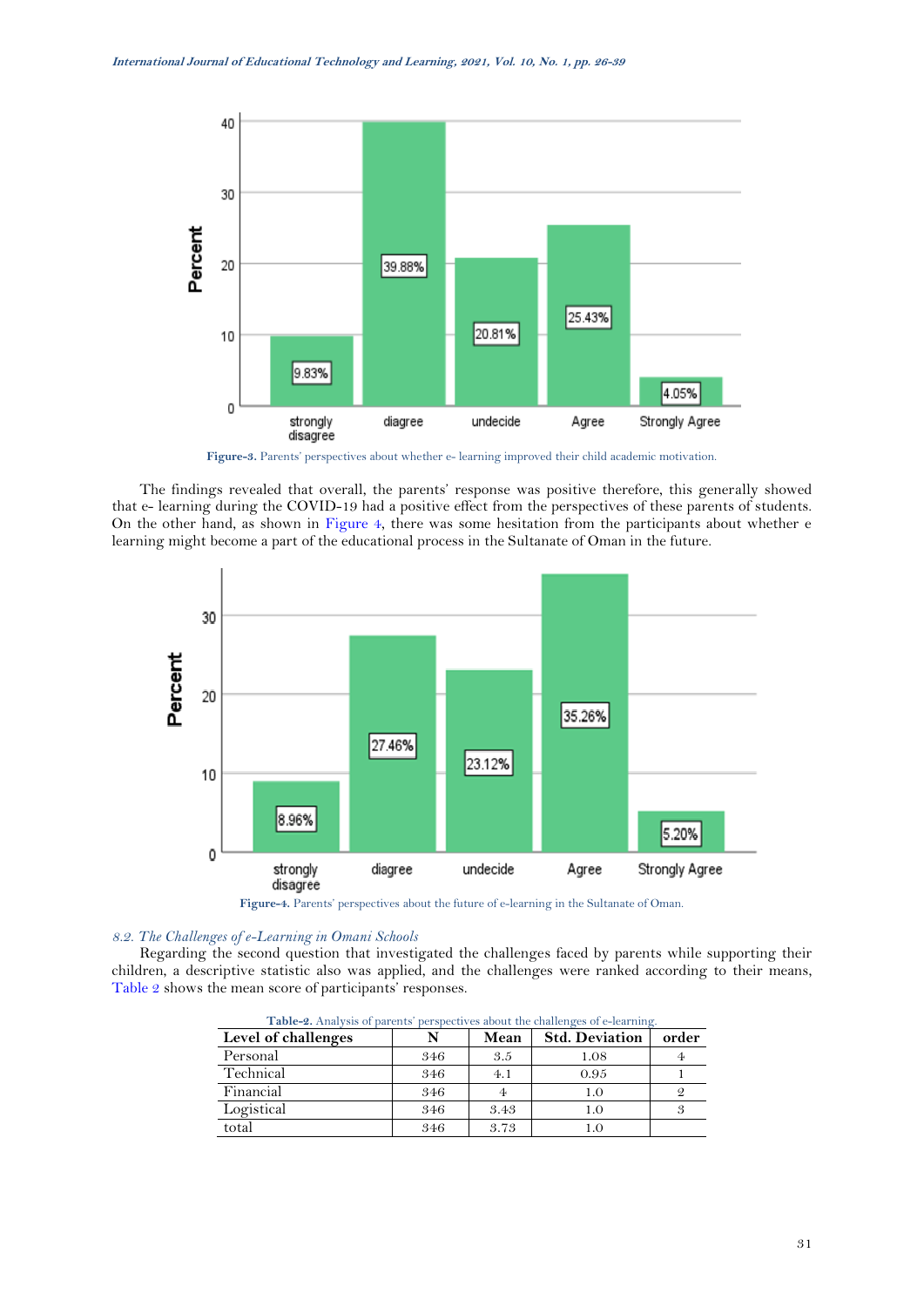The data revealed that the technical challenges were the most crucial as expressed by the participants, with an average means of 4.1. Financial challenges came second, then logistical challenges with a similarly high mean of around 4 and 3.4 respectively. Finally, personal challenges were given fourth place.

### <span id="page-6-0"></span>*A. Technical Challenges*

| <b>Table-3.</b> Parents' perspectives about the technical challenges. |     |      |                       |  |  |  |  |  |  |
|-----------------------------------------------------------------------|-----|------|-----------------------|--|--|--|--|--|--|
| <b>Technical Challenges</b>                                           |     | Mean | <b>Std. Deviation</b> |  |  |  |  |  |  |
| Insufficient investment and service                                   | 346 | 4.02 | .929                  |  |  |  |  |  |  |
| limitations of network                                                | 346 | 4.4  | .909                  |  |  |  |  |  |  |
| Inability to access e-learning platforms easily                       | 346 | 3.7  | 1.01                  |  |  |  |  |  |  |
| Total                                                                 | 346 | 4. 1 | 0.95                  |  |  |  |  |  |  |
|                                                                       |     |      |                       |  |  |  |  |  |  |

**Table-3.** Parents' perspectives about the technical challenges.

As shown in [Table 3](#page-6-0) the general responses of participants were about (4.1), which indicated that the level was extremely high and with a standard deviation equal to (.95), which showed a high degree of consistency with the responses of the study sample. Furthermore, the data illustrated that the range of responses was from 3.7 to 4.4, so the average range from agree to strongly agree and standard deviation for all was around 1, which represented a high degree of consistency with the responses of the study sample.





<span id="page-6-1"></span>The findings revealed that the most crucial technical challenge was limitations of networks which had an extremely high mean with about 4.1 and with a standard deviation equal to (0.99), which represented a high degree of consistency with the responses of the study sample. Also, as can be seen from [Figure 5,](#page-6-1) 61.5% participants strongly agreed and around 23% of them agreed that internet inefficiency was one of the main challenges, which has hindered e-learning in Omani schools. The second was" insufficient investment and service", with also had a high mean, and the third technological challenge was "inability to access e-learning platforms easily".

# *B. Financial Challenges*

As shown in [Table 4](#page-6-2) the general mean responses were about 4, which illustrated that the level was extremely high and with a standard deviation equal to (1.0), which indicated a high degree of consistency with the responses of the study sample.

<span id="page-6-2"></span>

| <b>Financial challenges</b>                                              |     | Mean | <b>Std. Deviation</b> |
|--------------------------------------------------------------------------|-----|------|-----------------------|
| Inability to buy hardware and software (computer<br>and technical tools) | 346 | 4.07 | .993                  |
| Inability to pay for internet services                                   | 346 | 3.8  | 1.10                  |
| total                                                                    | 346 |      |                       |

**Table-4.** Parents' perspectives about the financial challenges.

Also, as can be seen from [Figure 6,](#page-7-0) around 42 % and 32 % participants strongly agreed and agreed respectively that the inability to buy the technology required (computer and technical tools) was one of the main challenges related to financial challenges. The second challenge in this section was "inability to pay for internet services", with also represented a high mean.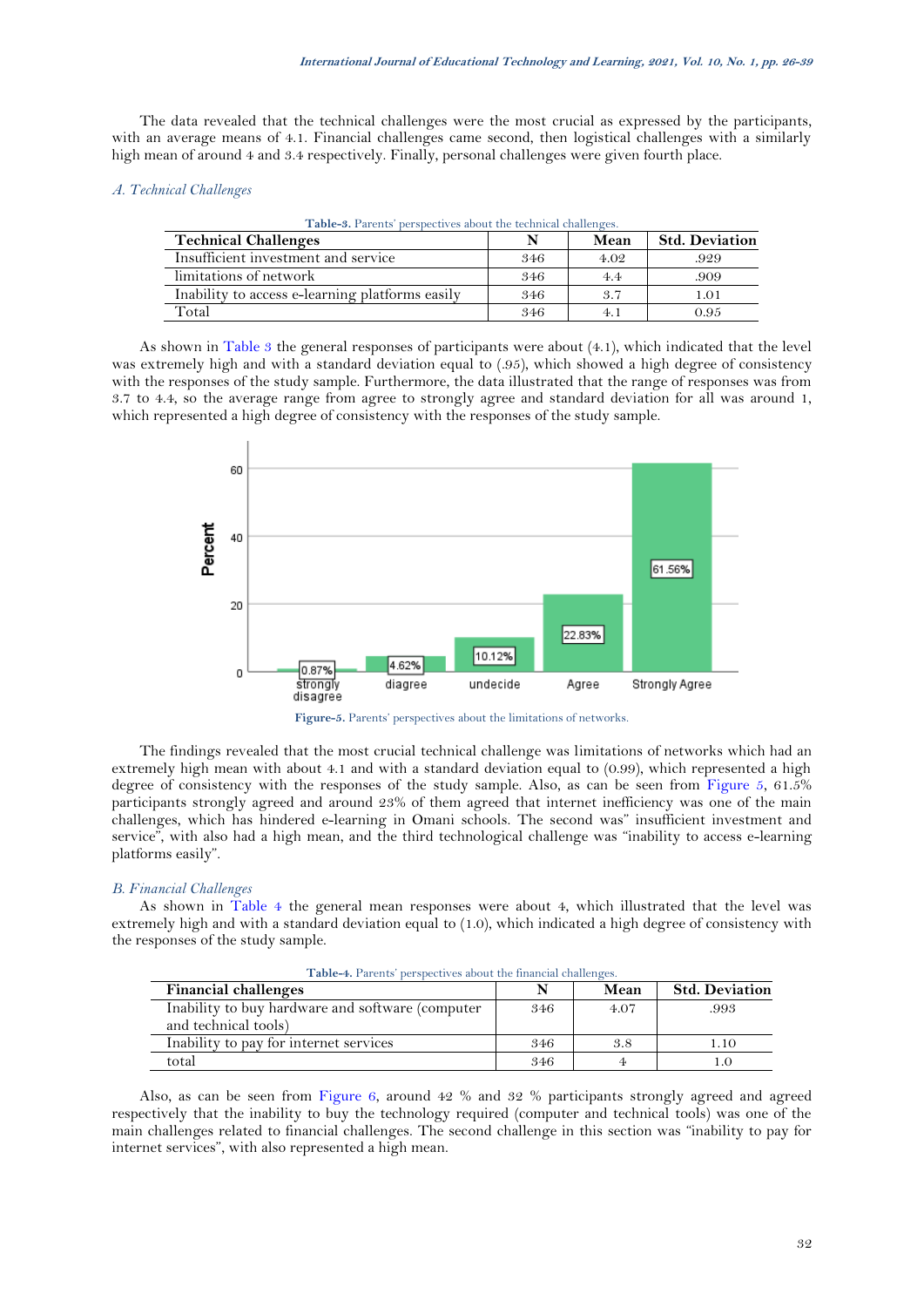

Figure-6. Parents' perspectives about their inability to pay for internet services.

# <span id="page-7-1"></span><span id="page-7-0"></span>*C. Logistical Challenges*

| Table-5. Parents' perspectives about the logistical challenges. |  |  |  |  |
|-----------------------------------------------------------------|--|--|--|--|
|-----------------------------------------------------------------|--|--|--|--|

| Logistical challenges                                    | N   | Mean | <b>Std. Deviation</b> |
|----------------------------------------------------------|-----|------|-----------------------|
| The lack of readiness of my son for e-learning as the    | 346 | 3.64 | 1.06                  |
| main method of education                                 |     |      |                       |
| Lack of support from the schools                         | 346 | 3.18 | 0.887                 |
| Lack of support from the teachers                        | 346 | 2.82 | 0.954                 |
| The complexity of the educational material in e-learning | 346 | 3.40 | 1.09                  |
| Lack of cooperation between students                     | 346 | 3.60 | 1.07                  |
| Difficulty with time-management                          | 346 | 3.97 | 0.950                 |
| total                                                    | 346 | 3.43 | 1.00                  |

The data revealed in [Table 5](#page-7-1) show that overall participants' responses reached (3.4), which showed that the level was medium and with a standard deviation equal to (1.0), which indicated a high degree of consistency with the responses of the study sample. Furthermore, the findings presented that the range of responses was from 3.9 to 2.8, so the mean was high and standard deviation ranged between (0.90) and (1.1) which illustrated a high degree of consistency in the responses of the study sample.



**Figure-7.** Parents' perspectives about difficulty with time-management.

<span id="page-7-2"></span>Also, as can be seen from [Figure 7,](#page-7-2) around 44% and 32% of participants strongly agreed and agreed respectively that difficulty with time-management is one of the main logistical challenges hindering e-learning in Omani schools.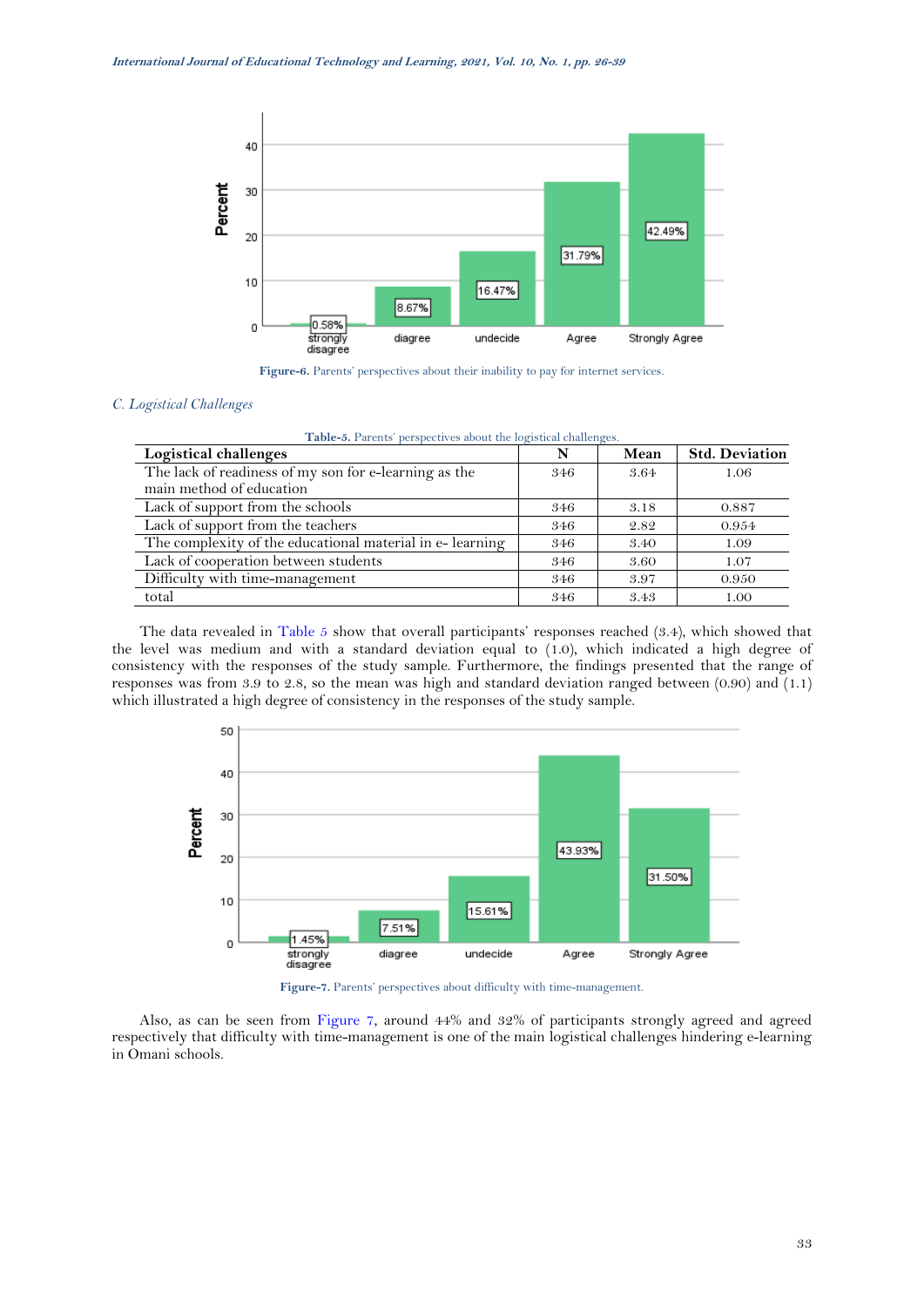

**Figure-8.** Parents' perspectives about their children's lack of readiness for e-learning.

<span id="page-8-0"></span>Moreover, as can be seen from [Figure 8,](#page-8-0) 38.15% and 23.12% of participants strongly agreed and agreed respectively that the lack of readiness of their children for e-learning as the main method of education was the second highest logistical challenge to e-learning in Omani schools.



<span id="page-8-2"></span>Conversely, as shown in [Table 6](#page-8-1) the item "Lack of support from teachers occupied the last place, with a medium mean of about (2.8) and [Figure 9](#page-8-2) shows that 37.5% of participants disagreed, with about 32% of them being undecided on this point.

# <span id="page-8-1"></span>*D. Personal Challenges*

#### **Table-6.** Parents' perspectives about the personal challenges.

| Personal challenges                                           |     |      | Mean Std. Deviation |
|---------------------------------------------------------------|-----|------|---------------------|
| Lack of qualifications of parents in Informational Technology | 346 | 3.35 | 1.11                |
| Lack of skills of parents in Informational Technology         | 346 | 3.33 | 1.12                |
| Lack of training from the Ministry of Education               | 346 | 3.87 | 1.02                |
| total                                                         | 346 | 3.51 | l.08                |

As shown in [Table 6](#page-8-1) the mean of the responses in general reached (3.5), indicating that the level was high and with a standard deviation equal to (1.1), which illustrated a high degree of consistency with the responses of the study sample. Moreover, the data showed that the range of responses was from 3.36 to 3.8, so the mean was supportive and standard deviation for all was 1.1, which indicated a high degree of consistency with the responses of the study sample.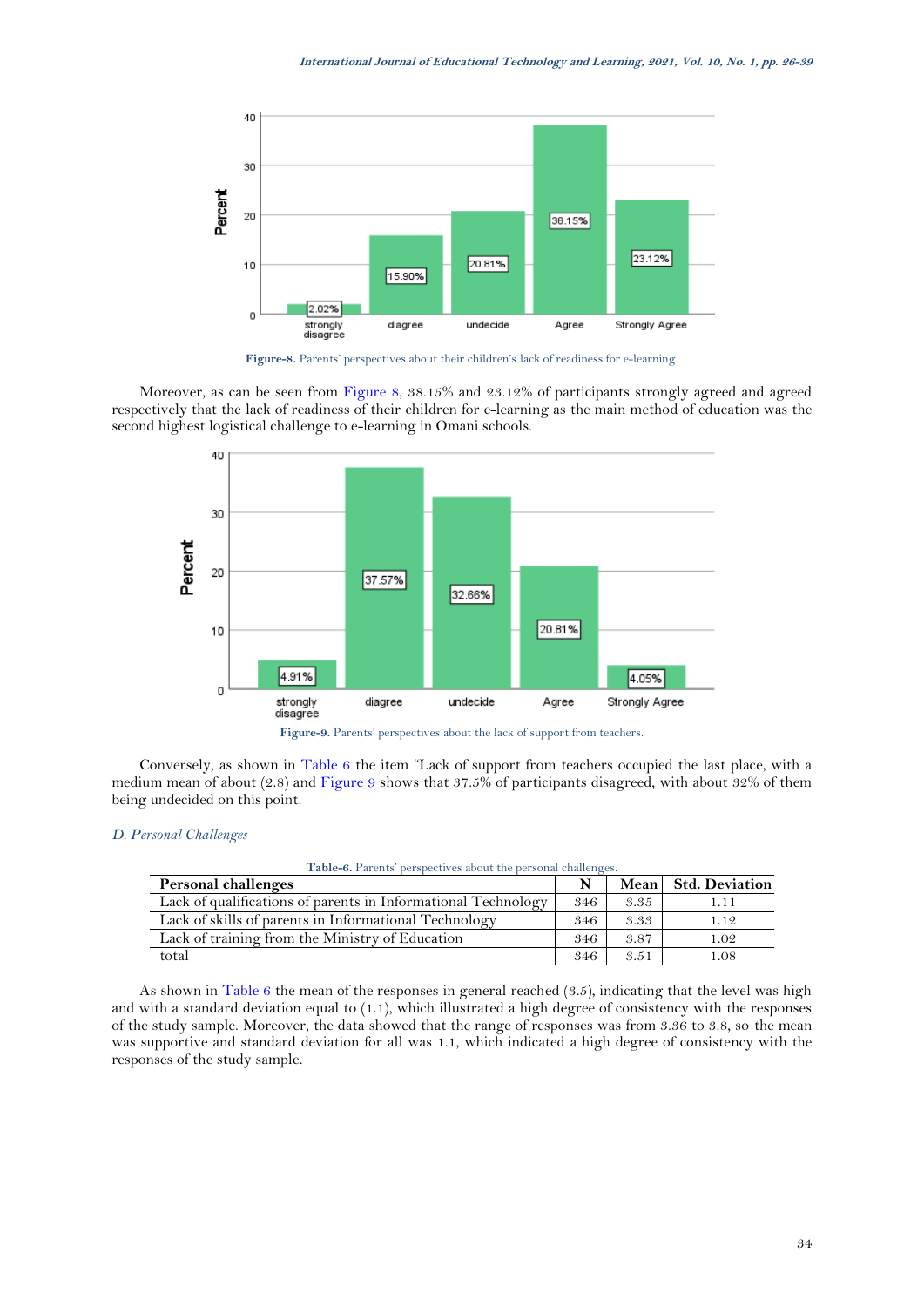

<span id="page-9-0"></span>Also as shown in the [Table 3](#page-6-0) the item "Lack of training from the Ministry of Education" took the first place with an average of (3.85), meaning a high average and with a standard deviation of (0.99). As shown in [Figure 10,](#page-9-0) 38.2% participants agreed and 31.5% strongly agreed that the lack of training from the Ministry of Education was the main challenge that prevented students' parents from following up their children's learning through the Ministry's e-learning platforms.

# *8.3. The Significant Differences Between the Parent's Perceptions*

Regarding the third question that investigate the statistically significant differences between the responses of the parents, based on qualifications and gender*.* [Figure 11](#page-9-1) shows the distribution of the study sample according to the gender variable; of greatest interest here are the percentage of females who responded (about 87.28%), which was approximately 75% more than the number of male respondents.



Figure-11. The distribution of the study sample according to gender variable.

<span id="page-9-2"></span><span id="page-9-1"></span>The results shown in [Figure 11](#page-9-1) indicated that females had more significantly differences in their responses than males. However, this would-be a premature judgment before determining whether this was a real difference (statistically significant) or if it could be attributed to random probability. To do this, the researchers applied an independent sample T-test. However, from the result shown in [Table 7,](#page-9-2) the values of both advantages and challenges were (0.919) and (.123) respectively greater than 0.05, so the gender variable had no significant difference due to gender (male and female).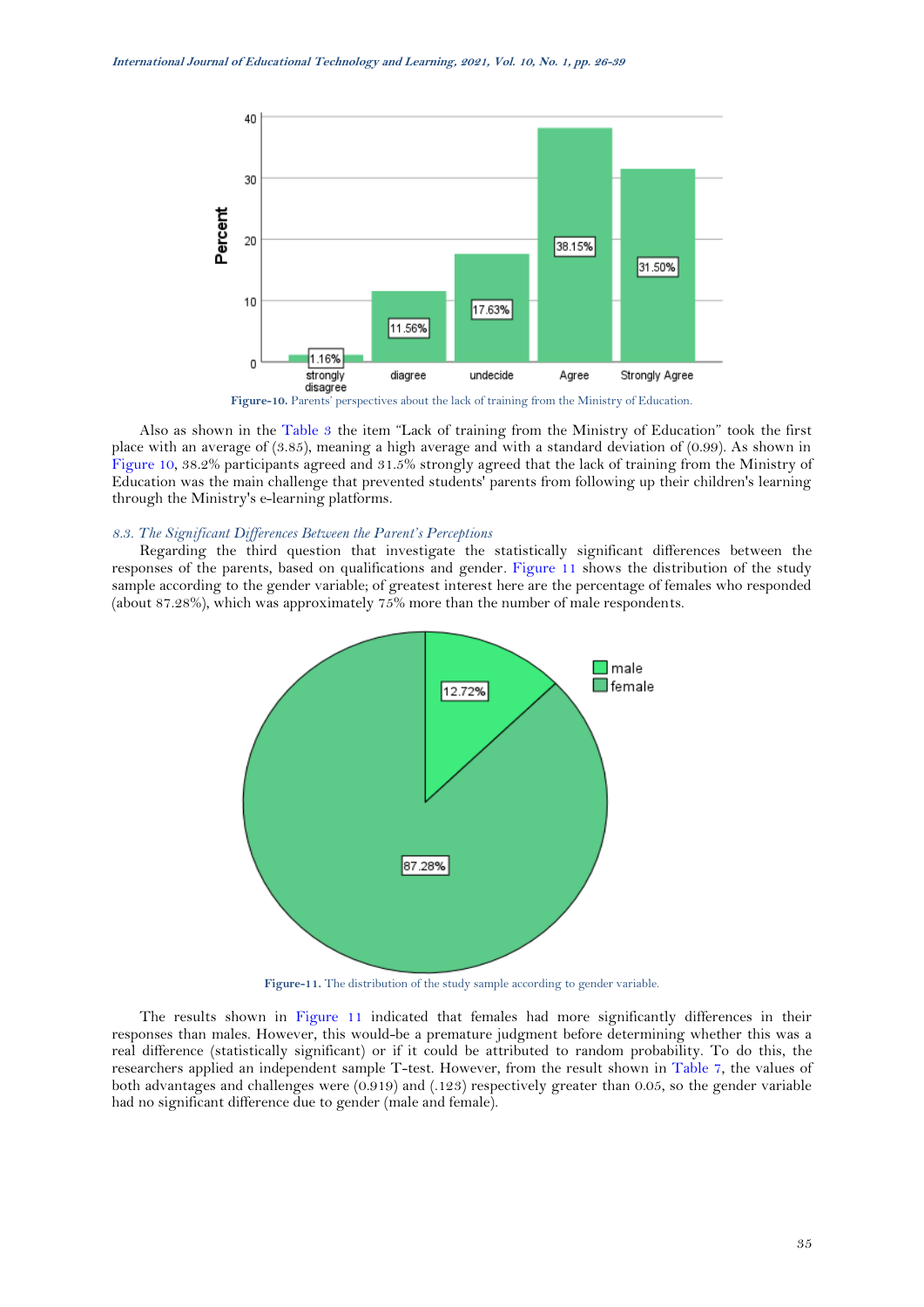| <b>THAT IT HURDEN CHAIRD AND THE CONTRACT</b> |        |     |        |                       |       |      |  |  |  |
|-----------------------------------------------|--------|-----|--------|-----------------------|-------|------|--|--|--|
| Field                                         | Gender | N   | Mean   | <b>Std. Deviation</b> |       | Sign |  |  |  |
| Advantages                                    | Male   | 44  | 3.1839 | .79070                | .010  | .919 |  |  |  |
| Advantages                                    | Female | 302 | 3.1656 | .79895                |       |      |  |  |  |
| Challenges                                    | Male   | 44  | 3.8669 | .44636                | 2.396 | .123 |  |  |  |
| Challenges                                    | Female | 302 | 3.6398 | .61946                |       |      |  |  |  |

**Table-7.** Independent Sample T-test (Gender).

In terms of qualifications variable, a 'One Way ANOVA' test was used to examine the differences between the responses of parents according to the variable of qualifications.

**Table-8.** The means and standard deviations of the sample study according to their qualification.

<span id="page-10-0"></span>

|                         | Secondary |      | <b>Diploma</b> |                            | <b>Bachelor</b> |                  | <b>Master</b> |           |      | PhD       |
|-------------------------|-----------|------|----------------|----------------------------|-----------------|------------------|---------------|-----------|------|-----------|
|                         |           | Std. |                | Std.                       |                 | Std.             |               | Std.      |      | Std.      |
| Field                   | Mean      |      |                | Deviation   Mean Deviation | Mean            | <b>Deviation</b> | Mean          | Deviation | Mean | Deviation |
| Advantages <sup>1</sup> | 3.2       | .89  | 3.0            | .77                        | 3.17            | .81              | 2.4           | .19       | 2.9  |           |
| Challenges              | 3.6       | .69  | 3.7            | .58                        | 3.7             | .58              | 4.0           | .56       | 4.2  | .101      |

[Table 8](#page-10-0) shows that the average means of responses in the study sample from parents about the advantages of e-learning in the Omani schools ranged from between (2.4) as the lowest mean in favour of Master's qualification, while parents with a secondary qualification recorded the highest mean of (3.2).In addition, the previous table indicated that the averages of the responses regarding the challenges of e- learning ranged between (3.7) as the lowest mean in favour of parents with a Diploma and Bachelor's degree, while it recorded (4.2) parents with a Ph.D. as the highest mean.

One Way ANOVA was used to reveal the presence of statistically significant differences attributable of the qualifications to the questionnaire tool as a whole, and to each part of the advantages and challenges of elearning as per [Table](#page-10-1) 9.

<span id="page-10-1"></span>

| Fields     |                | <b>Sum of Squares</b> | df  | <b>Mean Square</b> |       | Sig. |
|------------|----------------|-----------------------|-----|--------------------|-------|------|
| Advantages | Between Groups | 1.365                 |     | .341               | .933  | .445 |
|            | Within Groups  | 124.685               | 341 | .366               |       |      |
|            | Total          | 126.050               | 345 |                    |       |      |
| Challenges | Between Groups | 3.968                 |     | .992               | 1.573 | .181 |
|            | Within Groups  | 215.064               | 341 | .631               |       |      |
|            | Total          | 219.032               | 345 |                    |       |      |

**Table-9.** The results of the 'One Way ANOVA'.

We can see that the significance sig values were .445 and .181 for both advantages and challenges respectively, which were more than 0.05. and, therefore, no significant difference was found at (α≤0.05) among the means of the participants' responses about the advantages and challenges in Omani schools in the Ministry of Education in the Sultanate of Oman from the parents' point of view due to the parents' qualifications variable.

Generally, the results in [Tables](#page-10-0) 8 and [9](#page-10-1) above indicated that there are no statistically significant differences at the level of 0.05 or less between the responses of the study sample based on the qualifications and gender variables.

### **9. Discussion**

#### *9.1. The Advantages of e- Learning in Omani Schools*

Regarding the advantages of e-learning in Oman during the period of quarantine, the results revealed that parents were satisfied with this experience. For instance, around 54% of them agreed that e- learning enabled children to access the recorded videos of the daily lessons easily and 66 % of them believed that e-learning encouraged their children to use modern educational programs. Furthermore, many parents were not opposed to the idea that e- learning was a suitable method to continue learning during the COVID 19 pandemic. Moreover, e-learning has been strengthened by using different types of learning platforms in the Ministry of Education in the recent process of learning, so e-learning is now wide-ranging, effective and a valuable form of learning in Omani schools [\(Slimi, 2020\)](#page-12-28).

That finding showed that participants agreed that the quality of the e-learning platforms used by the Ministry of Education were appropriate to today's learning requirements, In addition, these finding showed that e- learning enabled children to access the recorded videos of the daily lessons effectively, which means that students and parents in Omani schools could easily access, in accord with the study by [Adewale \(2014\)](#page-12-29).

Yet, many parents did not agree on some of the advantages mentioned in the questionnaire, around 40% of participants disagreed and 20% of them were undecided about the role of e- learning in improving their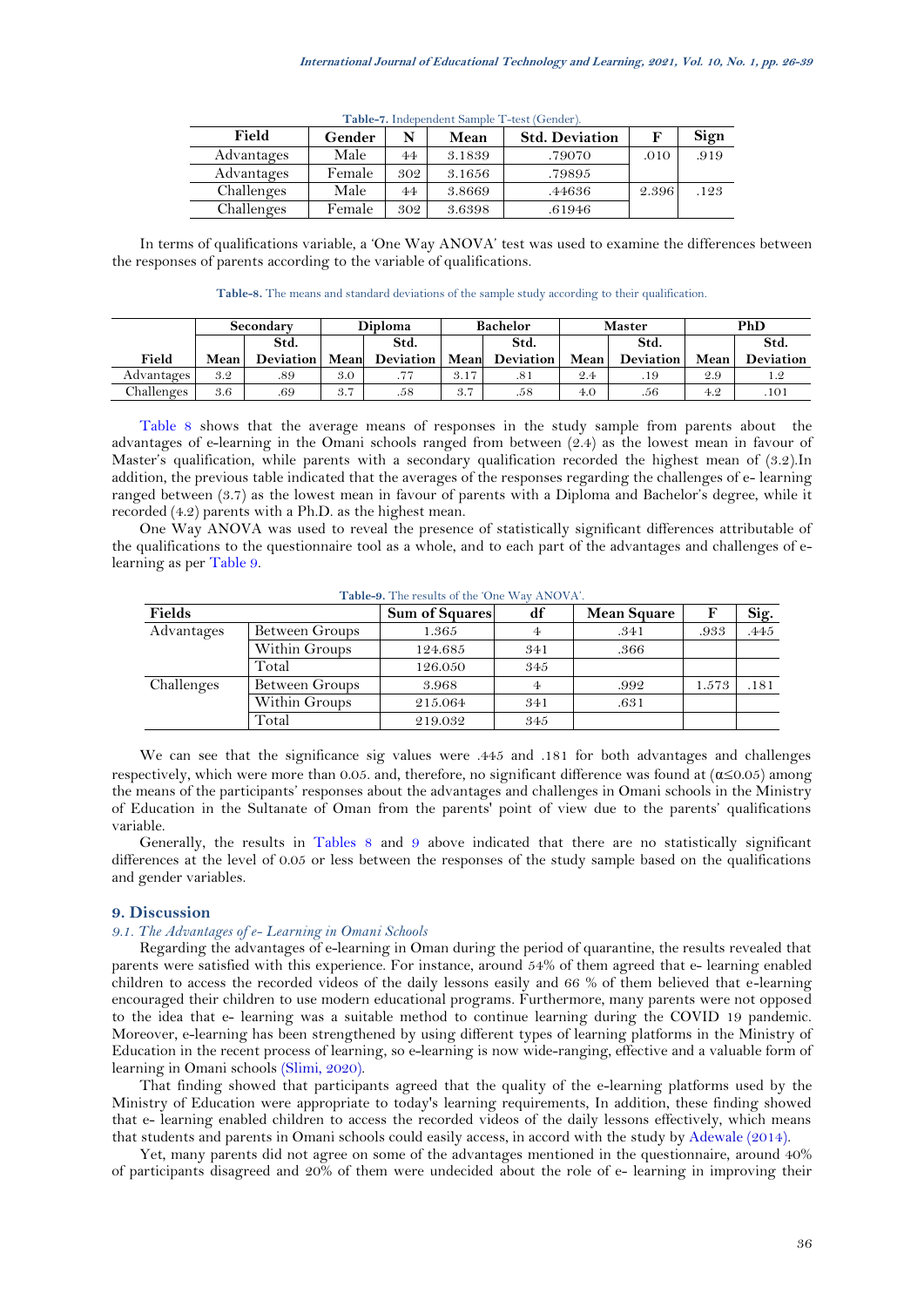children's academic motivation and 35% of them also did not agree that children could manage their study time.

Furthermore, there was some hesitation in the responses of participants about integrating e-learning into the educational process in Omani schools in the future.

#### *9.2. The Challenges Facing e- Learning in Omani Schools*

This study found technical challenges to be the greatest ones experienced by parents, which differed from the study by which found that personal challenges were the most difficult regarding e-learning. These challenges in our study included in order of priority: Limitations of network, insufficient investment and service, and an inability to access e-learning platforms easily.

Financial challenges from the parents' viewpoint were the second most difficult aspect of e-learning. Buying the hardware and software required was the most difficult challenge for parents, followed by their inability to pay for internet services.

From the parent's point of view, logistical challenges were in third place and time-management was the most difficult in this regard. The lack of readiness of their child for e-learning as the main method of education was the second challenge. On the other hand, it was felt that the lack of teachers' support was the least important challenge.

Personal challenges were the lowest level of challenges with the lack of training from the Ministry of Education as the main challenge, followed by their lack of skills in Informational Technology, and lack of parents' qualifications.

This study agreed with that the inability to buy computers and software was the biggest Technical challenge for the participants. In addition, this study also aligned with past studies such as [Astri \(2017\)](#page-12-30) and who found that an inability to maintain the new technology by the school provider prevented students from benefiting from e- learning efficiently. However, the findings of this study were not aligned with study, which found that dissatisfaction with the e-learning modality was the main challenge in terms of logistical challenges.

Lastly, this study agreed with [Slimi \(2020\)](#page-12-28) that not funding e-learning is another challenge parents may face because buying technology for e-lessons and the cost of the internet can lead to financial problems. Also, the findings of this study agreed with those of [Mbukusa \(2017\)](#page-12-31) and [Slimi \(2020\)](#page-12-28) in defining the lack of training as one of the biggest challenges in e-learning. Also, parents should understand technology [\(Bukhkalo,](#page-12-32)  [Ageicheva, & Komarova, 2018\)](#page-12-32) however, their understanding of technology is not enough to support their children if they are unable to participate in their e-learning lessons [\(Slimi, 2020\)](#page-12-28).

# **10. Conclusions**

The study investigated parents ' opinions of the advantages and challenges of e-learning in Omani schools. The data showed that the implementation of e- learning during the COVID 19 pandemic was a good method for students of grade 5-9, as it had many advantages in developing technical communication skills, as IT skills and flexibility in teaching. Furthermore, the e- learning helped students to develop other skills, such as autonomy, confidence, problem-solving skills, teamwork, time-management, academic integrity, ethical values, and empathy as well as leadership skills. There is also a great similarity between this conclusion and a study conducted by [Slimi \(2020\)](#page-12-28) in an Omani context. Moreover, the data showed that e-learning organized the learning process more effectively, enhanced communication between students and their teachers, and encouraged students to use modern educational programs. However, this study showed that participants faced many challenges: personal, technical, financial, and logistical. Consequently, even though the data showed participants were interested in using e-learning for their children, the associated challenges prevented them from favouring it as a method of learning in the future.

## **11. Recommendations**

The policymakers and stakeholders should consider some points to ensure the effective use of e learning in Omani schools when adopting online learning as part of the educational system in future. They should update the technological infrastructure of educational institutions to adopt the most recent technologies in teaching and learning.

Some challenges can be overcome if the Ministry of Education assigns more technical support to parents by training them how to use the platforms or providing them with guidance and helping them to buy the necessary technology in the event of their financial need to ensure the access of all students to e-learning.

The study also recommends using blended learning after COVID-19 instead of total e-learning by reducing the number of days and hours spent in the school environment. Since this type of learning is supported by constructivist theory that focuses on learning contexts, it might provide more opportunities for students to interact with resources, instructors, and other students, and so gain a deeper understanding of technology and improved digital skills.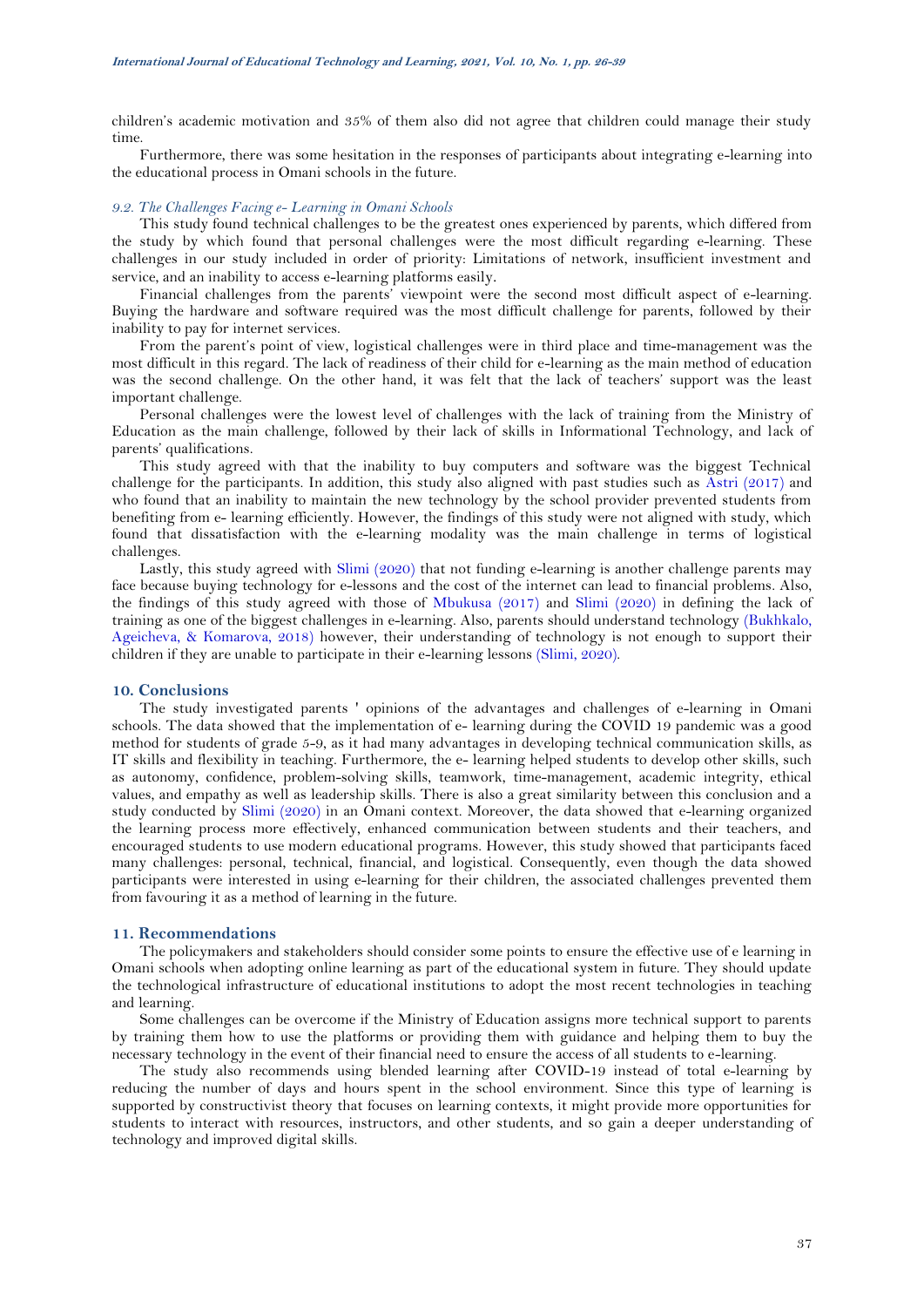# <span id="page-12-28"></span>**References**

- <span id="page-12-4"></span>Abuhammad, S. (2020). Barriers to distance learning during the COVID-19 outbreak: A qualitative review from parents' perspective. *Heliyon, 6*(11), e05482.Available at: https://doi.org/10.1016/j.heliyon.2020.e05482.
- <span id="page-12-29"></span>Adewale, O. H. (2014). Internal control system: A managerial tool for proper accountability a case study of Nigeria customs service. *European Scientific Journal, 10*(13), 252-267.
- <span id="page-12-23"></span>Al Musawi, A. S. (2010). Cases on challenges facing e-learning and national development: chapter-22 eLearning in Oman. institutional studies and practices (pp. 533-555): Publisher: Anadolu University.
- <span id="page-12-8"></span>Anderson, R. M., Heesterbeek, H., Klinkenberg, D., & Hollingsworth, T. D. (2020). How will country-based mitigation measures influence the course of the COVID-19 epidemic? *The Lancet, 395*(10228), 931-934.
- <span id="page-12-30"></span>Astri, L. Y. (2017). Barrier factors that influence satisfaction of e-learning: A literature study. *Advanced Science Letters, 23*(4), 3767-3771.
- <span id="page-12-20"></span>Beckman, K., Bennett, S., & Lockyer, L. (2019). Reproduction and transformation of students' technology practice: The tale of two distinctive secondary student cases. *British Journal of Educational Technology, 50*(6), 3315-3328.
- <span id="page-12-13"></span>Boca, D. D., Oggero, N., Profeta, P., & Rossi, M. (2020). Women's work, housework and childcare, before and during COVID-19.
- <span id="page-12-16"></span>Bol, T. (2020). Inequality in homeschooling during the corona crisis in the Netherlands. *First Results from the LISS Panel*.
- <span id="page-12-9"></span>Borup, J., West, R. E., Graham, C. R., & Davies, R. S. (2014). The adolescent community of engagement framework: A lens for research on K-12 online learning. *Journal of Technology and Teacher Education, 22*(1), 107–129.
- <span id="page-12-18"></span>Boulton, H. (2008). Managing e-learning: What are the real implications for schools? *Electronic Journal of E-learning, 6*(1), 11-18.
- <span id="page-12-1"></span>Brooks, S. K., Smith, L. E., Webster, R. K., Weston, D., Woodland, L., Hall, I., & Rubin, G. J. (2020). The impact of unplanned school closure on children's social contact: Rapid evidence review. *Eurosurveillance, 25*(13), 2000188.
- <span id="page-12-32"></span>Bukhkalo, S. I., Ageicheva, A., & Komarova, O. (2018). *Distance learning main trends.* Doctoral Dissertation.
- <span id="page-12-14"></span>Farré, L., & González, L. (2020). Who is in charge of household chores during confinement? *Covid-19, Labor Market and Time Use at Home*.
- <span id="page-12-10"></span>Feng, L., & Cavanaugh, C. (2011). Success in online high school biology: Factors influencing student academic performance. *The Quarterly Review of Distance Education, 12*(1), 37-54.
- <span id="page-12-5"></span>Garbe, A. (2020). COVID-19 and remote learning: Experiences of parents with children during the pandemic. *American Journal of Qualitative Research, 4*(3), 45-65.Available at: https://doi.org/10.29333/ajqr/8471.
- <span id="page-12-22"></span>Goodall, J. (2016). Technology and school–home communication. *International Journal of Pedagogies & Learning, 11*, 118– 131.Available at: https://doi.org/10.1080/22040552.2016.1227252.
- <span id="page-12-26"></span>Joshi, A., Kale, S., Chandel, S., & Pal, D. K. (2015). Likert scale: Explored and explained. *Current Journal of Applied Science and Technology, 7*(4), 396-403.Available at: https://doi.org/10.9734/BJAST/2015/14975.
- <span id="page-12-11"></span>Lee, M., & Figueroa, R. (2012). Internal and external indicators of virtual learning success a guide to success in k-12 virtual learning. *Distance Learning, 9*(1), 21-28.
- <span id="page-12-17"></span>Liu, L. (2011). An international graduate student's ESL learning experience beyond the classroom. *TESL Canada Journal*, 77-92.
- <span id="page-12-12"></span>Makrooni, G. (2019). Being a first-generation migrant family student in finland: Perceptions and experiences of the educational journey to higher education. *Journal of Ethnic and Cultural Studies, 6*(3), 157-170.Available at: [http://dx.doi.org/10.29333/ejecs/293.](http://dx.doi.org/10.29333/ejecs/293)
- <span id="page-12-31"></span>Mbukusa, N. R. (2017). Overcoming barriers of isolation in distance learning: building a collaborative community in learning. *Advances in Social Sciences Research Journal, 4*(17).Available at: 34–42.
- <span id="page-12-2"></span>Mukhtar, K., & Javed, K. (2020). Advantages, limitations and recommendations for online learning during COVID-19 pandemic era. *Pakistan Journal of Medical Sciences, 36*, S27–S31.Available at: 10.12669/pjms.36.COVID19- S4.2785.
- <span id="page-12-0"></span>Murphy, M. P. A. (2020). COVID-19 and emergency eLearning: Consequences of the securitization of higher education for post-pandemic pedagogy. *Contemporary Security Policy, 41*(3), 1-14.Available at: https://doi.org/10.1080/13523260.2020.1761749.
- <span id="page-12-24"></span>Oman Educational Portal. (2021). Ministry of education-Oman. Retrieved from: https://home.moe.gov.om/?GetLang=en. [Accessed Jan 6, 2020].
- <span id="page-12-27"></span>Onwuegbuzie, A. J., Leech, N. L., & Collins, K. M. (2012). Qualitative analysis techniques for the review of the literature. *The Qualitative Report, 17*(28), 1-28.Available at[: http://nsuworks.nova.edu/tqr/vol17/iss28/2.](http://nsuworks.nova.edu/tqr/vol17/iss28/2)
- <span id="page-12-6"></span>Osman, M. E. (2020). Global impact of COVID-19 on education systems: The emergency remote teaching at Sultan Qaboos University. *Journal of Education for Teaching, 46*(4), 463-471.
- <span id="page-12-21"></span>Povey, J., Campbell, A. K., Willis, L.-D., Haynes, M., Western, M., Bennett, S., . . . Pedde, C. (2016). Engaging parents in schools and building parent-school partnerships: The role of school and parent organisation leadership. *International Journal of Educational Research, 79*, 128-141.Available at: https://doi.org/10.1016/j.Ijer.2016.07.005. Punch, K. (2014). *Introduction to social research: Quantitative and qualitative approaches* (3rd ed.). London: Sage Publications.
- <span id="page-12-25"></span>
- <span id="page-12-7"></span>Schwartz, A. M., Wilson, J. M., Boden, S. D., Moore Jr, T. J., Bradbury Jr, T. L., & Fletcher, N. D. (2020). Managing resident workforce and education during the COVID-19 pandemic: Evolving strategies and lessons learned. *JBJS Open Access, 5*(2), e0045.Available at: 10.2106/JBJS.OA.20.00045.
- <span id="page-12-19"></span>Selwyn, N., Banaji, S., Hadjithoma-Garstka, C., & Clark, W. (2011). Providing a platform for parents? Exploring the nature of parental engagement with school learning platforms. *Journal of Computer Assisted Learning, 27*(4), 314- 323.Available at: https://doi.org/10.1111/j.1365-2729.2011.00428.x.
- <span id="page-12-15"></span>Sevilla, A., & Smith, S. (2020). Baby steps: The gender division of childcare after COVID19. No. 14804. CEPR Discussion Paper.
- <span id="page-12-3"></span>Shen, K., Yang, Y., Wang, T., Zhao, D., Jiang, Y., Jin, R., . . . Lin, L. (2020). Diagnosis, treatment, and prevention of 2019 novel coronavirus infection in children: Experts' consensus statement. *World Journal of Pediatrics, 16*(3), 223-231.